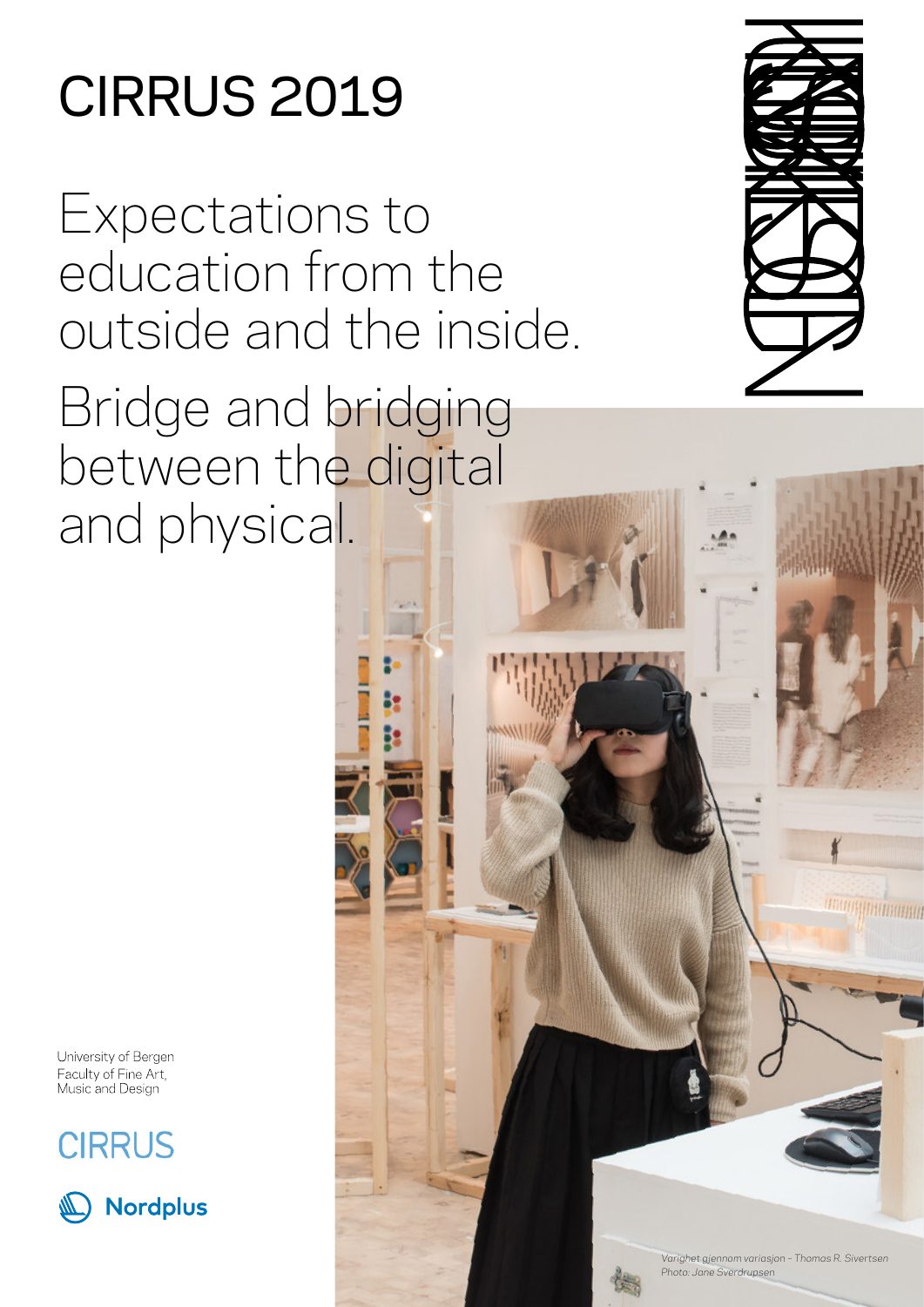## Practical info

| <b>Directions</b>                                          | You can travel to/from the airport by public transport, Bergen Light Rail (Bybanen) or the airport<br>bus (Flybussen). The airport bus costs more than Bybanen, however the travel time is faster.                                                                                                                                                                                                                                                              |                                                                                                                                                                                                                                                                                           |                                                                                   |  |  |
|------------------------------------------------------------|-----------------------------------------------------------------------------------------------------------------------------------------------------------------------------------------------------------------------------------------------------------------------------------------------------------------------------------------------------------------------------------------------------------------------------------------------------------------|-------------------------------------------------------------------------------------------------------------------------------------------------------------------------------------------------------------------------------------------------------------------------------------------|-----------------------------------------------------------------------------------|--|--|
|                                                            | Bybanen: From the Bergen lufthavn stop, ride Bybanen in the direction of Byparken all the way<br>to the central bus station. You can buy a ticket at the ticket machine near the exit before leaving<br>the airport.                                                                                                                                                                                                                                            |                                                                                                                                                                                                                                                                                           |                                                                                   |  |  |
|                                                            |                                                                                                                                                                                                                                                                                                                                                                                                                                                                 | Flybussen: The airport bus will take you to the city centre. If you stay at Villa Terminus or Hotel<br>Zander K. the bus stops nearby at the central bus terminal (Bergen Busstasjon). Tickets can be<br>purchased on board, although it's cheaper to buy online using the Flybussen app. |                                                                                   |  |  |
| How to find the<br>Faculty of Fine Art<br>Music and Design | The campus in Møllendalsveien 61 is located by the lake Store<br>Lungegårdsvann, and it takes about 20 minutes to walk from the<br>is available at $\rightarrow$ skyss.<br>center of Bergen (see map). Alternatively, you can go by bus<br>number 12 (direction Montana) or 21 (direction Lagunen) from<br>buying-tickets/.<br>platforms B and D at the bus terminal, and it will take you there in<br>10 minutes. The name of the bus stop is Møllendalsveien. |                                                                                                                                                                                                                                                                                           | Information about tickets<br>no/en/tickets-and-prices/                            |  |  |
| Other venues                                               | Villa Terminus<br>> Zander Kaaes gate 6                                                                                                                                                                                                                                                                                                                                                                                                                         | KODE 1 Museum<br>> Nordahl Bruns gate 9                                                                                                                                                                                                                                                   |                                                                                   |  |  |
| Weather                                                    | It's a lot of it in Bergen! Check up the weather forecast at $\rightarrow$ yr.no                                                                                                                                                                                                                                                                                                                                                                                |                                                                                                                                                                                                                                                                                           |                                                                                   |  |  |
| Recommended<br>restaurants                                 | Allmuen<br>Valkendorfsgaten 1B<br>> allmuenbistro.no                                                                                                                                                                                                                                                                                                                                                                                                            | Lysverket<br>Rasmus Meyers Allé 9<br>> lysverket.no                                                                                                                                                                                                                                       | Spisekroken<br>Klostergaten 8<br>→ spisekroken.no                                 |  |  |
|                                                            | Bjerck Restaurant & Bar<br>Torgallmenningen 1A<br>> bjerck.no                                                                                                                                                                                                                                                                                                                                                                                                   | Colonialen<br>(different locations)<br>> colonialen.no                                                                                                                                                                                                                                    | Hoggorm<br>Nygårdsgaten 29<br>> hoggormpizza.no                                   |  |  |
| Wifi                                                       | Use Eduroam or follow the procedures described at<br>> it.uib.no/en/UiB-quest wireless network for quests                                                                                                                                                                                                                                                                                                                                                       |                                                                                                                                                                                                                                                                                           |                                                                                   |  |  |
| Contact info                                               | Tale Vik<br><b>KMD</b> International Coordinator<br>→ tale.vik@uib.no<br>+47 920 90 550                                                                                                                                                                                                                                                                                                                                                                         | Mona Larsen<br>Head of Department<br>mona.larsen.design@uib.no<br>+4790500972                                                                                                                                                                                                             | Kate Madsen<br>Assistant Professor<br>> kate-elin.madsen@uib.no<br>+47 958 83 785 |  |  |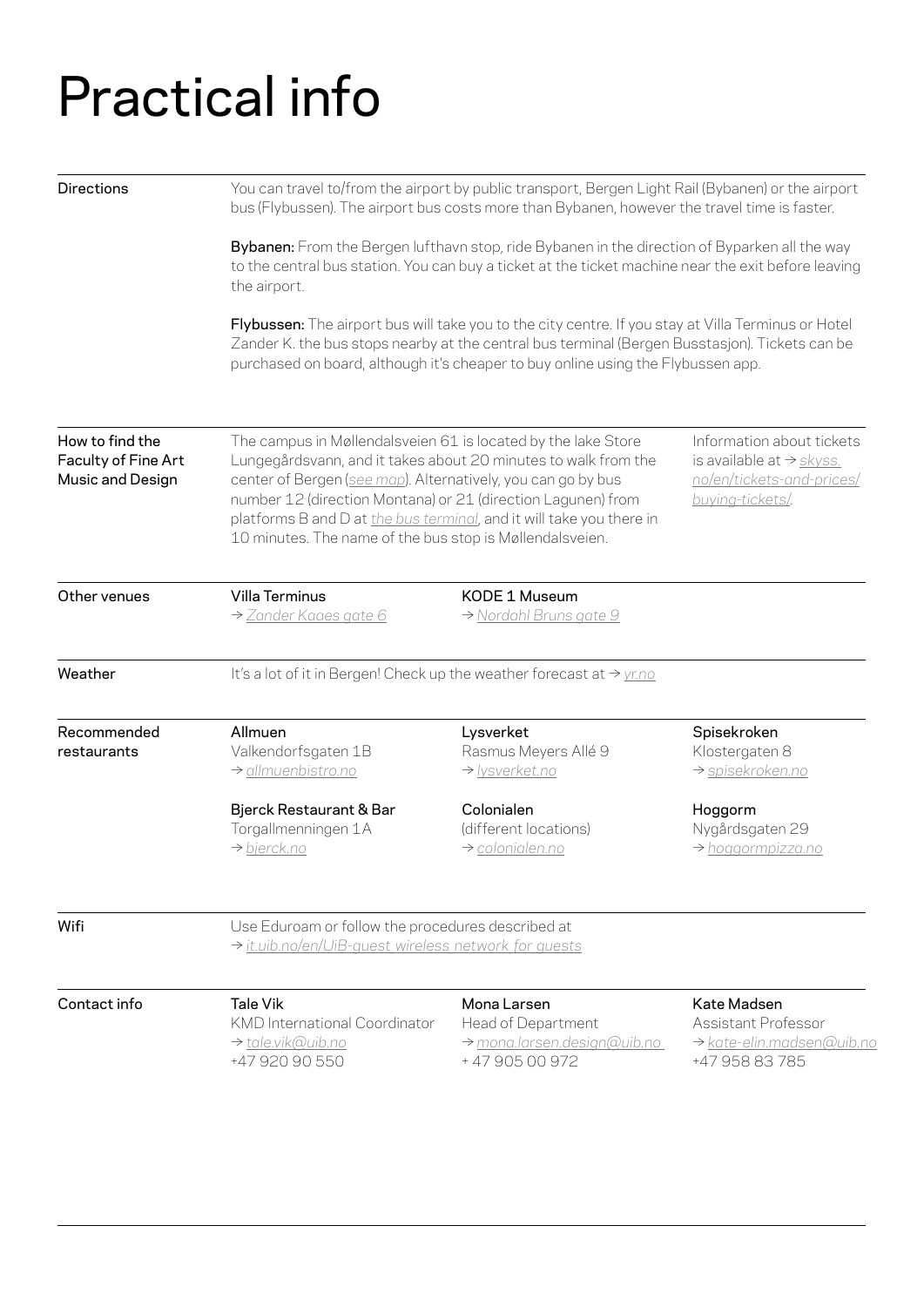

Faculty of Fine Art, Music and Design (KMD) *Photo: Hufton+Crow*

### Welcome to Bergen! Wednesday 13.02

19:00 – 20:30

#### Arrival/social event

Informal pre-gathering at → *[Villa Terminus](https://www.villaterminus.no/en/)*

Villa Terminus, *Photo: Terminus* 

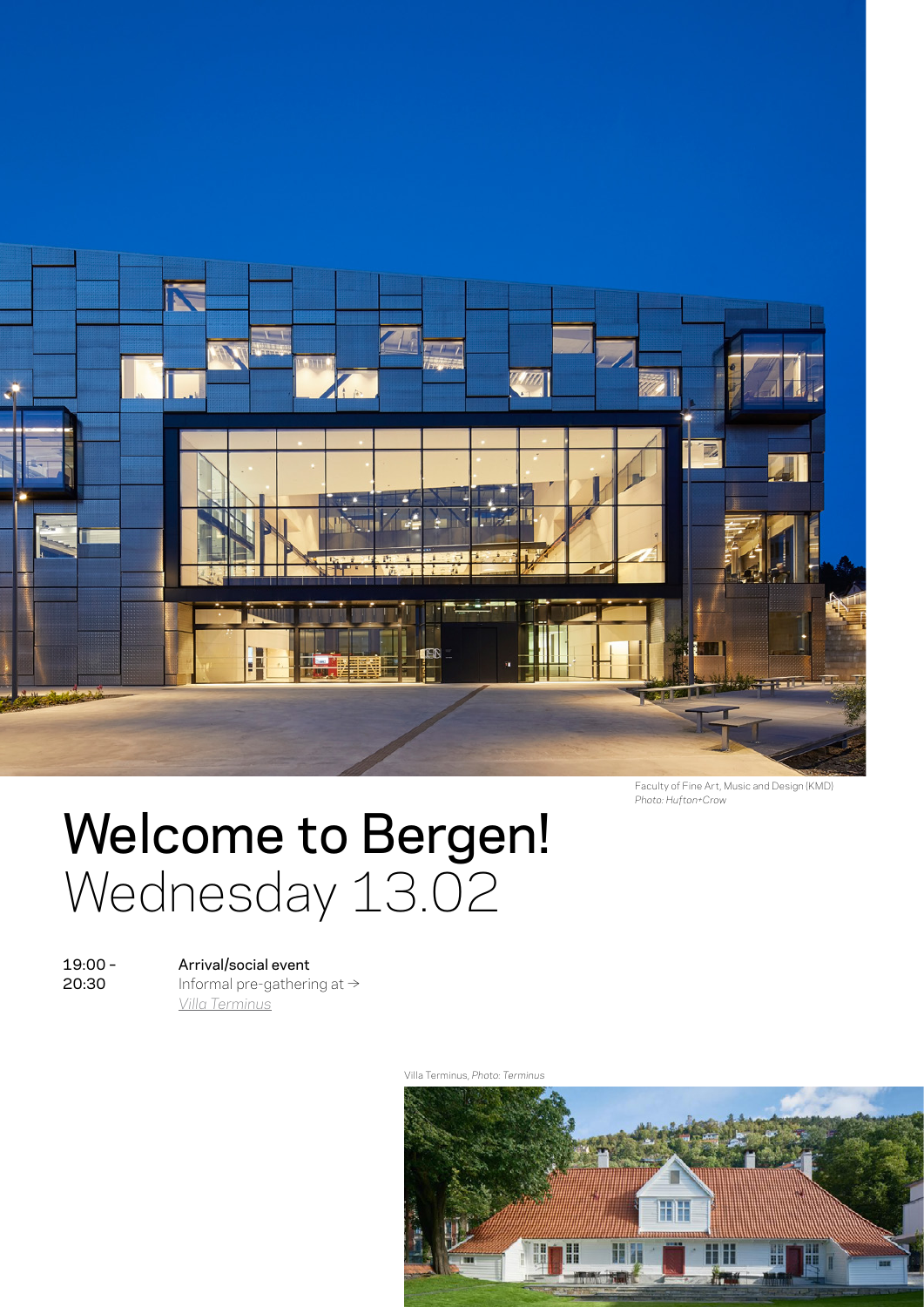# Day 1

### Thursday 14.02

physical digital

 $\frac{1}{2}$  ,  $\frac{1}{2}$  ,  $\frac{1}{2}$  ,  $\frac{1}{2}$  ,  $\frac{1}{2}$  ,  $\frac{1}{2}$  ,  $\frac{1}{2}$  ,  $\frac{1}{2}$  ,  $\frac{1}{2}$  ,  $\frac{1}{2}$  ,  $\frac{1}{2}$  ,  $\frac{1}{2}$  ,  $\frac{1}{2}$  ,  $\frac{1}{2}$  ,  $\frac{1}{2}$  ,  $\frac{1}{2}$  ,  $\frac{1}{2}$  ,  $\frac{1}{2}$  ,  $\frac{1$ 

#### Bus from Hotel Zander K/Villa Terminus Registration and coffee 08:30 08:45

Lunch

12:00 –

| 09:00 | General Assembly 1    | 09:00 I | – Cirrus welcome                                |
|-------|-----------------------|---------|-------------------------------------------------|
|       | Auditorium Knut Knaus |         | 09:10 KMD welcome                               |
|       |                       |         | 09:20 The Department of design KMD              |
|       |                       |         | 09:30 Keynote speaker: PHD project: Albert Tang |
|       |                       |         | 10:15 Coffee break                              |
|       |                       |         | 10:35 Master student project: Catrine Koyman    |
|       |                       |         | 11:00 Master student project: Frida Yggeseth    |
|       |                       |         | 11:30 Discussion. Moderator: Mona Larsen,       |
|       |                       |         | Head of Design Department                       |
|       |                       |         |                                                 |

Location: Upper Hall Tour de School Guided tour in groups Leadership 1 *Aud. Knut Knaus Expectations from the outside and the inside* Report from the board Tour de Institutions, focused on changes in the curricula Coordinator 1 *Printmaking workshop «Look at me!»* A joyful experiment with expressions in images. Workshop leader: *[Kate](https://www.kate.no/)  [Madsen](https://www.kate.no/)*, Assistant Professor, KMD Teachers Workshops 1 *Upper Hall Bridge and bridging between the digital and physical* 3 parallel workshops: 1. Mockup - Digital to Physical 2. Typography: Voice as Matter 3. Animation: physical digital 13:00 13:00 – 14:00 14:00

| 15:30 | Coffee break                                                                                                       |                                                                                           |                                   |
|-------|--------------------------------------------------------------------------------------------------------------------|-------------------------------------------------------------------------------------------|-----------------------------------|
| 15:50 | Leadership 1<br>Continues                                                                                          | Coordinator 1<br>Continues                                                                | Teachers workshops 1<br>Continues |
| 17:00 | Intermezzo<br>17:05 - 17:15 Announcement<br>about upcoming seminar in<br>spring. Iceland University of<br>the Arts | 17:15 - 17:30 The Renaissance<br>of Systems Thinking in Design.<br>Birger Sevaldson. AHO. |                                   |
| 19.30 | Network dinner<br>Welcome drink and<br>performance by students<br>from the Grieg Academy<br>> KODE 1, Banquet hall |                                                                                           |                                   |
| 23:00 |                                                                                                                    |                                                                                           |                                   |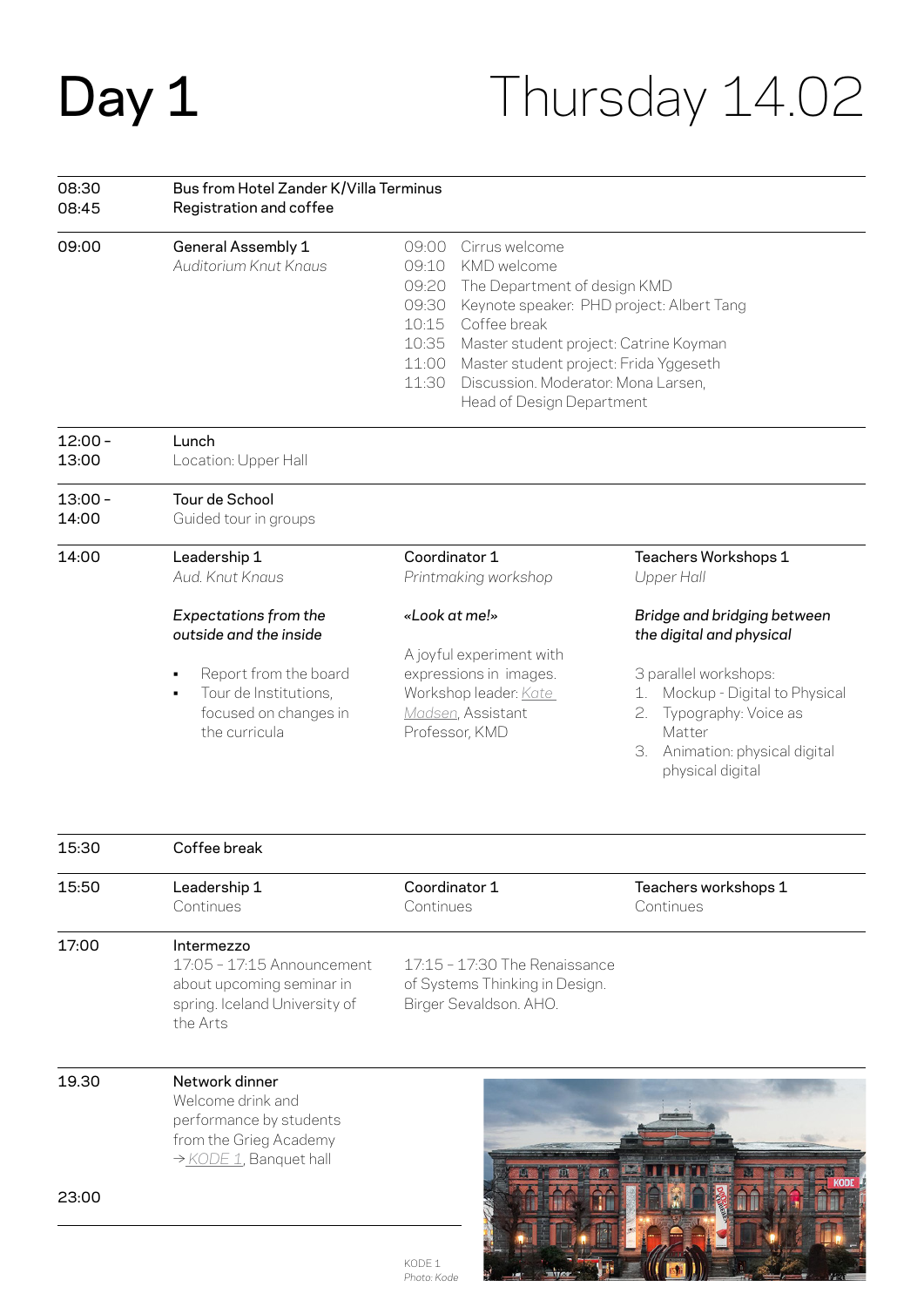# **Day 2** Friday 15.02

| 09:00              | Leadership 2<br>Aud. Knut Knaus                                                                                                                                                                           | Coordinator 2<br>Presentation 2 (4th floor)                                                                                                                                                                                                                                                                                                                                                                                              | Teachers Workshops 2<br>Upper Hall + MacLab (4th floor)                                                                                                                                                           |
|--------------------|-----------------------------------------------------------------------------------------------------------------------------------------------------------------------------------------------------------|------------------------------------------------------------------------------------------------------------------------------------------------------------------------------------------------------------------------------------------------------------------------------------------------------------------------------------------------------------------------------------------------------------------------------------------|-------------------------------------------------------------------------------------------------------------------------------------------------------------------------------------------------------------------|
|                    | Expectations from the<br>outside and the inside                                                                                                                                                           | How to Welcome<br><b>International Students</b>                                                                                                                                                                                                                                                                                                                                                                                          | Bridge and bridging between<br>the digital and physical                                                                                                                                                           |
|                    | 2 workshops:<br>Ask a Friend<br>How do we continue to<br>make the network strong<br>and relevant at our home<br>schools? A collective                                                                     | 09:00 - 10:00 Lecture and<br>discussion "How we welcome<br>international students", Catrine<br>Andersen Waage from UiB<br>International Centre.                                                                                                                                                                                                                                                                                          | 3 parallel workshops:<br>Mockup - Digital to Physical<br>1.<br>2.<br>Typography: Voice as Matter<br>3.<br>Animation: physical<br>digital physical digital                                                         |
|                    | sharing knowledge forum<br>Developing the Network<br>$\blacksquare$<br>Should we open up for<br>new upcoming relevant<br>educations/institutions?                                                         | 10:00 - 10:15 Coffee Break<br>10:15 - 10:30 Heikki Saros<br>"Cultural differences in<br>classroom"                                                                                                                                                                                                                                                                                                                                       | $10:00 - 10:15$<br>Coffee Break                                                                                                                                                                                   |
|                    | Why? How?<br>$10:00 - 10:15$<br>Coffee Break                                                                                                                                                              | 10:30 - 11:40 Group Work - how<br>we greet international students -<br>sharing experiences and intro-<br>ducing best practices. 4 groups<br>in total, each to share their best<br>practices after group work. Tale<br>Vik & Sandra Mell                                                                                                                                                                                                  |                                                                                                                                                                                                                   |
| $12:00 -$<br>12:45 | Lunch<br>Location: Upper Hall                                                                                                                                                                             | 11:40 - 12:00 Nordplus/<br>CIRRUS updates. How can we<br>enhance express mobility + other<br>practical updates? Sandra Mell                                                                                                                                                                                                                                                                                                              |                                                                                                                                                                                                                   |
| 12:45              | General Assembly 2<br>Auditorium Knut Knaus                                                                                                                                                               | Presenting and election of a new board<br>٠<br>Report from workshops<br>٠<br>Nordplus News<br>٠<br>Presenting of CIRRUS collaborations<br>Future hosting school                                                                                                                                                                                                                                                                          |                                                                                                                                                                                                                   |
|                    | Appr. 14:15 - 14:30<br>Coffee Break                                                                                                                                                                       | 15:00 Goodbye, and see you next year!                                                                                                                                                                                                                                                                                                                                                                                                    |                                                                                                                                                                                                                   |
| $15:30 -$<br>18:30 | Social event/excursion<br>Bus leaving from the<br>faculty at 15:10                                                                                                                                        | "Your authorized guide will take you for a walking tour along the Wharf,<br>which is on UNESCO's World Heritage List. The ancient gables and<br>the narrow alleyways will make you feel like stepping back in time to<br>the era when the Hanseatic merchants dominated Bergen's trade.<br>The guide will tell you interesting stories about the stockfish trade<br>and about daily life in the Middle ages. You will see how the wooden |                                                                                                                                                                                                                   |
|                    | Guided city walk at Bryggen<br>followed by funicular ride to Mount<br>Fløien. Please wear warm clothes,<br>all activities take place outside!<br>Small snack and warm drink is<br>served at the mountain. | houses were built in specific techniques, and how for instance fire<br>hazard was taken into consideration in terms of how buildings, and<br>"blend in" with the original houses at the Wharf."                                                                                                                                                                                                                                          | later on town squares, were planned. You will also see how, even to-<br>day, the same techniques are used in restoring the UNESCO heritage,<br>and how new buildings, like the Radisson Blu Hotel, must adapt and |